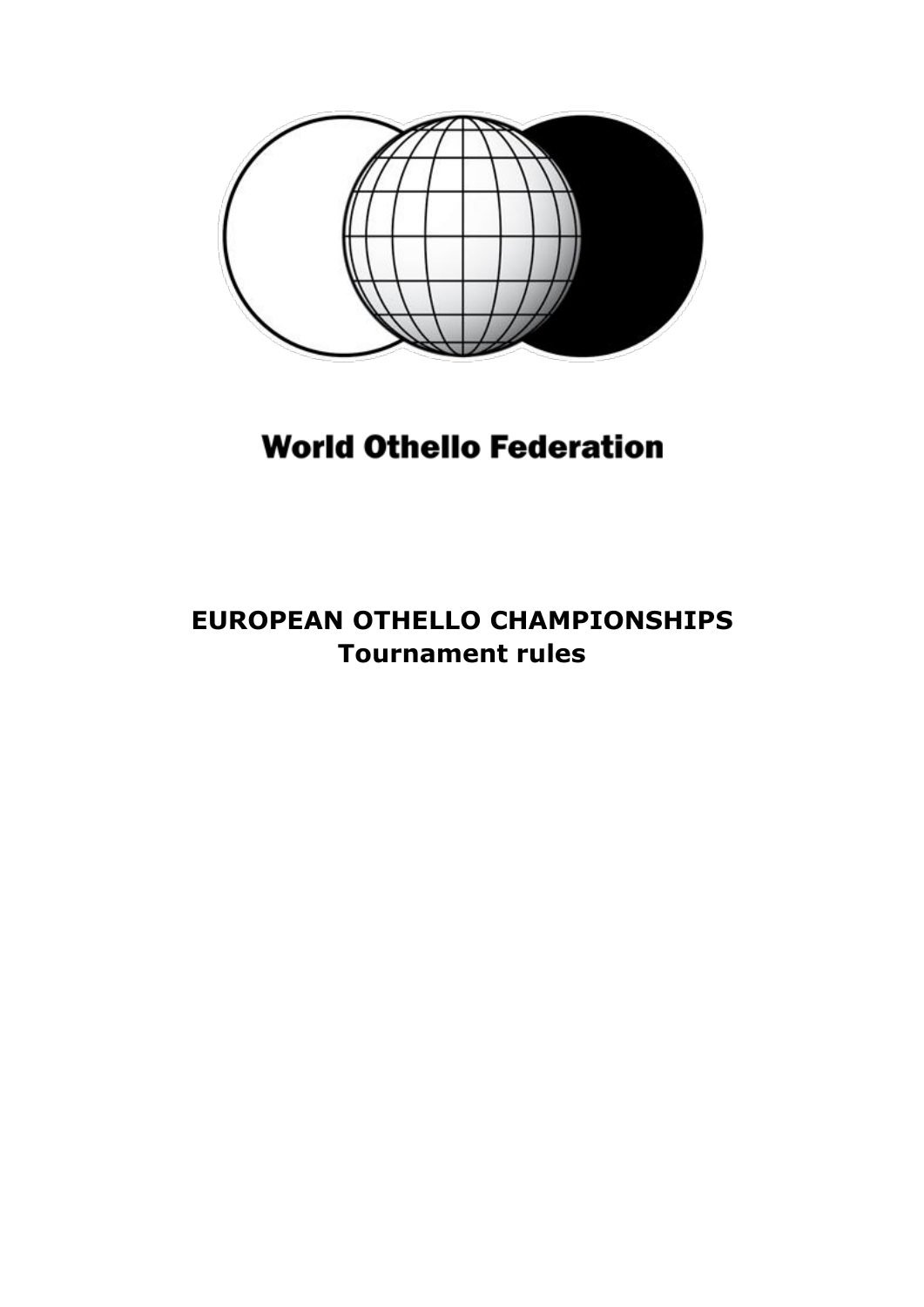## **CHANGE HISTORY**

|             | <b>Versi</b> |                           |                          |
|-------------|--------------|---------------------------|--------------------------|
| <b>Date</b> | on           | <b>Change Description</b> | Author                   |
| 02/01/2005  | 0.1          | Base Version - EGP        | Francesco Marconi        |
| 07/04/2022  | 1.0          | EOC rules                 | <b>WOF Tournament TD</b> |
|             |              |                           |                          |
|             |              |                           |                          |
|             |              |                           |                          |

### **GLOSSARY OF TERMS AND ABREVIATIONS**

| <b>Term/Abbreviation</b> | <b>Describtion</b>         |
|--------------------------|----------------------------|
| <b>EGP</b>               | <b>European Grand Prix</b> |
|                          | European Othello           |
| <b>EOC</b>               | Championship               |
|                          | World Othello              |
| <b>WOC</b>               | Championship               |
| <b>WOF</b>               | World Othello Federation   |
|                          | European Othello           |
| <b>EOCF</b>              | Confederation              |
| BQ                       | <b>Brightwell Quotient</b> |
| <b>MBS</b>               | Mixed Brightwell System    |
| Papp                     | Official pairing system    |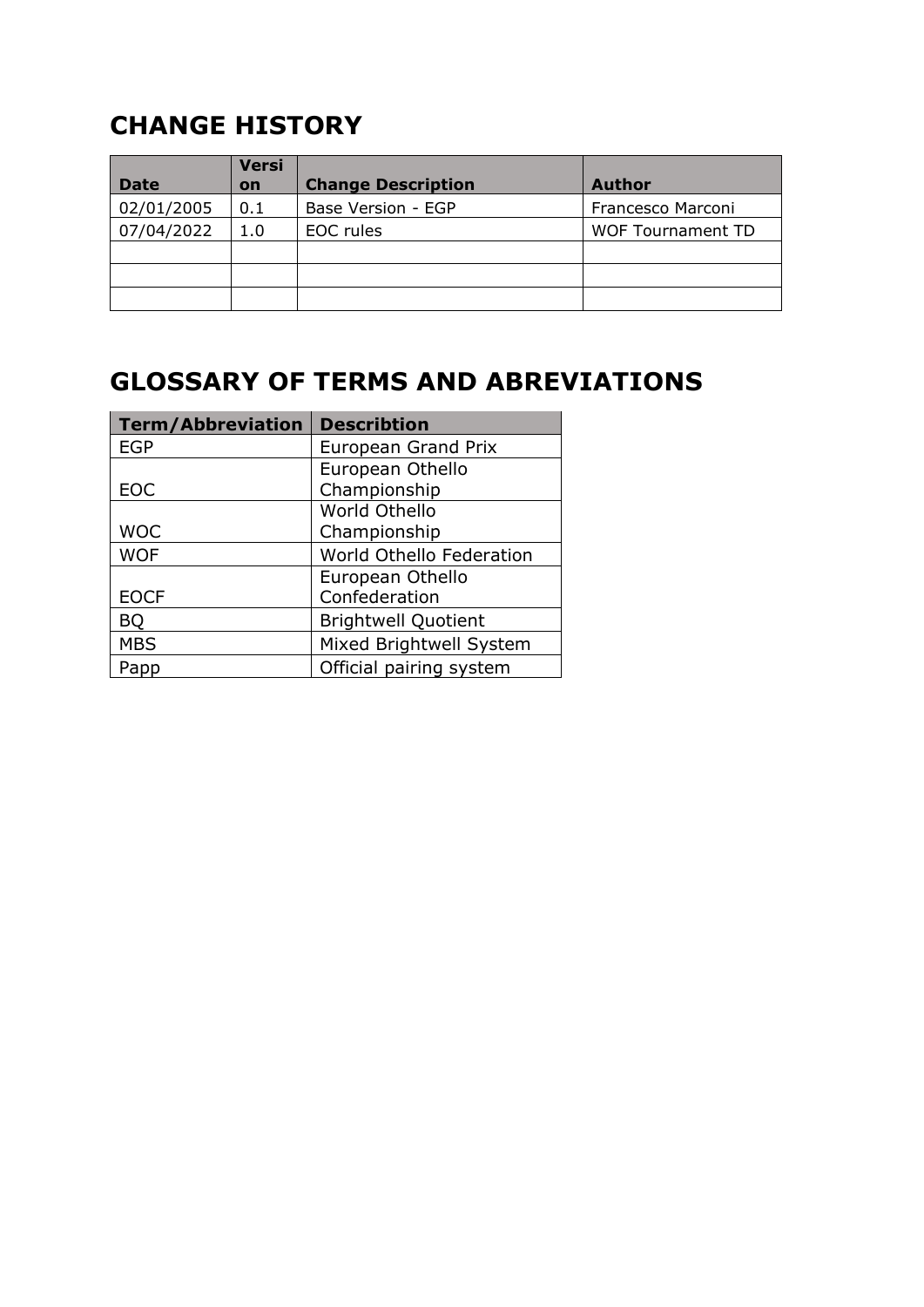### **I. GENERAL RULES AND PLAYING CONDITIONS**

#### **1. Organization**

The European Othello Championship (EOC) shall be held annually to determine the European Champion. The EOC shall be organized under the responsibility of the European Othello Confederation (EOCF), part of the World Othello Federation (WOF). The European Othello Confederation and the World Othello Federation are the bodies responsible for these rules.

All EOC players tacitly agree to this set of rules.

#### **2. Contestants**

#### **2.1. General formula**

The EOC is one tournament.

Every year an EOC will be organized in different nations, location decided by the European Othello Confederation tournament committee.

#### **2.2. EOC tournament**

It is one EOC organized per year.

The host and the dates of the EOC tournament are decided before the start of the year by the European Othello Confederation (EOCF) tournament committee.

If necessary, a host and date can be modified before the tournament.

The EOCF EOGP committee decide the EOC host for each year. The selection should be done latest one week before the WOC. Latest date December 1st.

The nation allowed to organize the EOC must me members of the WOF EOCF. WOF member-list can be found at worldothello.org.

#### **2.3. Tournament director**

European Othello Confederation (EOCF) tournament committee select an EOC Tournament director team to each EOC.

EOCF select an EOC host federation.

The EOC Tournament Director Team shall be responsible for the running of the tournament. The tournament director team can appoint assistants to help him with the various tasks needed to run the tournament.

The tournament director team is responsible that the EOC is announced to EOCF members in good time, that the results is sent to WOF rating committee and that the standings and information is sent to EOCF.

#### **2.4. Players**

Any player can register to play an EOC tournament in agreement with the local federation that organizes it. EOC is open for players who are citizens in European countries. Non-European players cannot participate in the competition. Non-European players who have lived in Europa at least 6 months the latest 12 months before the date of EOC, is allowed to play.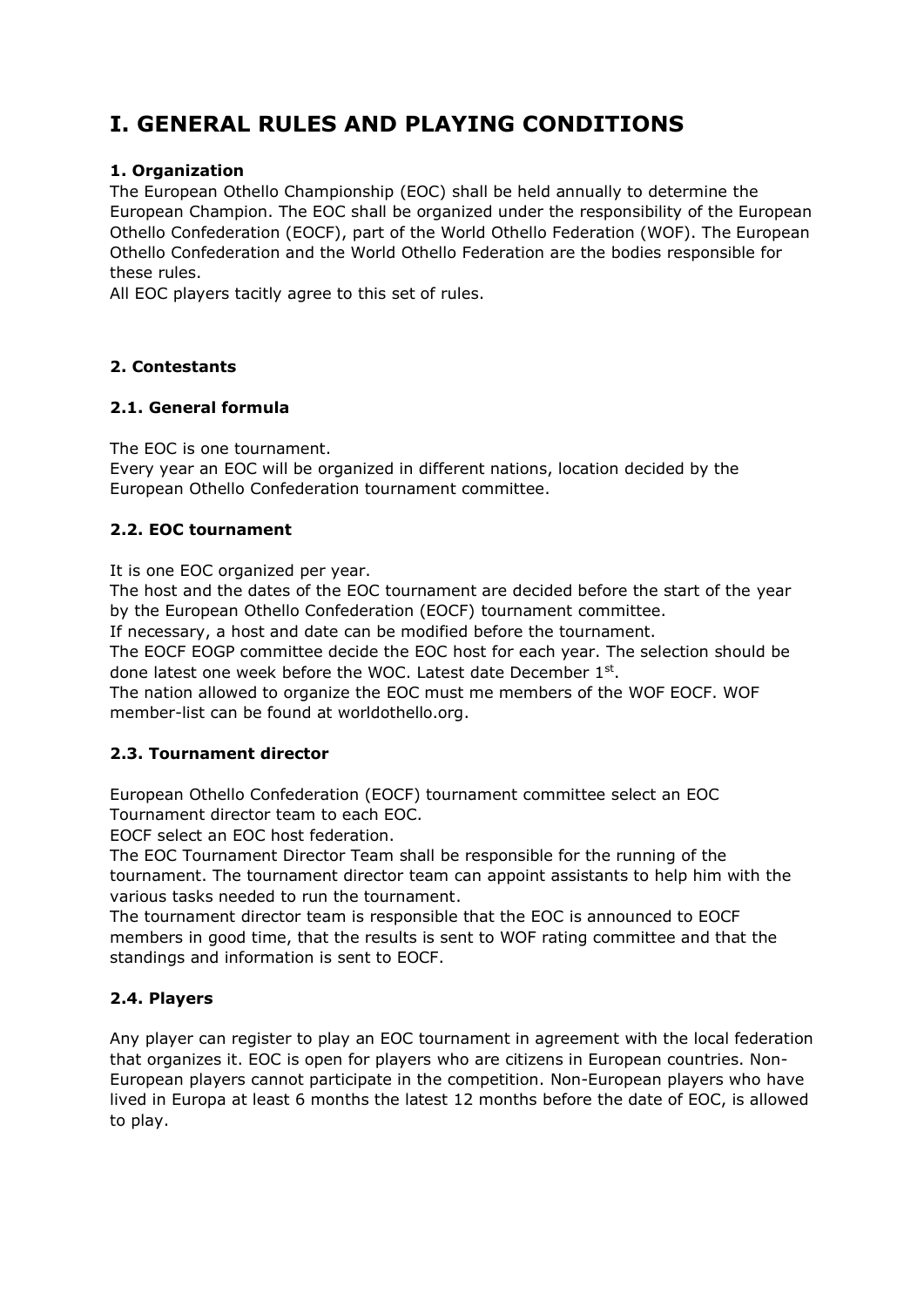#### **3. Playing conditions**

#### **3.1. Tournament room**

**(as WOC)** – The host federation shall endeavour to provide the contestants with good playing conditions. The tournament room shall be quiet and well lit. (Indirect lighting is preferred because direct light reflects off the shiny surfaces of the playing discs, making it difficult to distinguish their colour).

#### **3.2. Consultation**

**(as WOC)** – During the course of the game, a player may not consult any notes, use any unapproved electronic device, or exchange information of any kind with another person (with the exception of a tournament official or their opponent). All cases of abuse shall be referred to the tournament director who will exercise common sense judgment on what penalty (if any) is necessary.

#### **3.3. Smoking**

**(as WOC)** – It is strictly forbidden to smoke in the tournament room.

#### **3.4. Mobile phones**

**(as WOC)** – Mobile phones brought into the tournament room must be switched off. If someone forgets to do so and their phone happens to ring in the tournament room, they must not answer the call but must immediately switch the phone off.

#### **3.5. Spectators**

**(as WOC)** – Spectators are permitted in the tournament room at the discretion of the tournament director. Spectators and other contestants are permitted to observe a game in progress but must not interfere in any way with the conduct of the game. Observers must refrain from making any comments on the game, or in any way distracting the players or the table judge (in particular, use of flash photography is prohibited during the course of a game). However, if a spectator detects any irregularities in the game, he may mention them to the tournament director or one of his assistants.

At the tournament director's discretion, the tournament room and various games may be broadcast live (video, webcams, online). The tournament director should ensure that any broadcast or equipment does not disturb the players or interfere with the games.

#### **3.6. Live Othello**

Mobile phones brought into the tournament room must be switched off. However, if the tournament director asks a person to be Live Othello crew (for example to broadcast Live Othello for the final games), such person may use his/her smartphone, tablet or computer.

A player cannot refuse to play a TD decided game with Live Othello.

A player may be allowed to use his/her smart phone to broadcast his/her own game to Live Othello. If someone is interested in doing so, the player must inform the tournament director before the tournament starts.

Also, before each game, the player must ask whether his/her opponent agrees to broadcast the game to Live Othello or not. If the opponent denies, the game cannot be broadcasted to Live Othello by any of the two players.

A player who gets approval to Live Othello their games by both the tournament director and his/her opponent, can broadcast only his/her own games, cannot broadcast other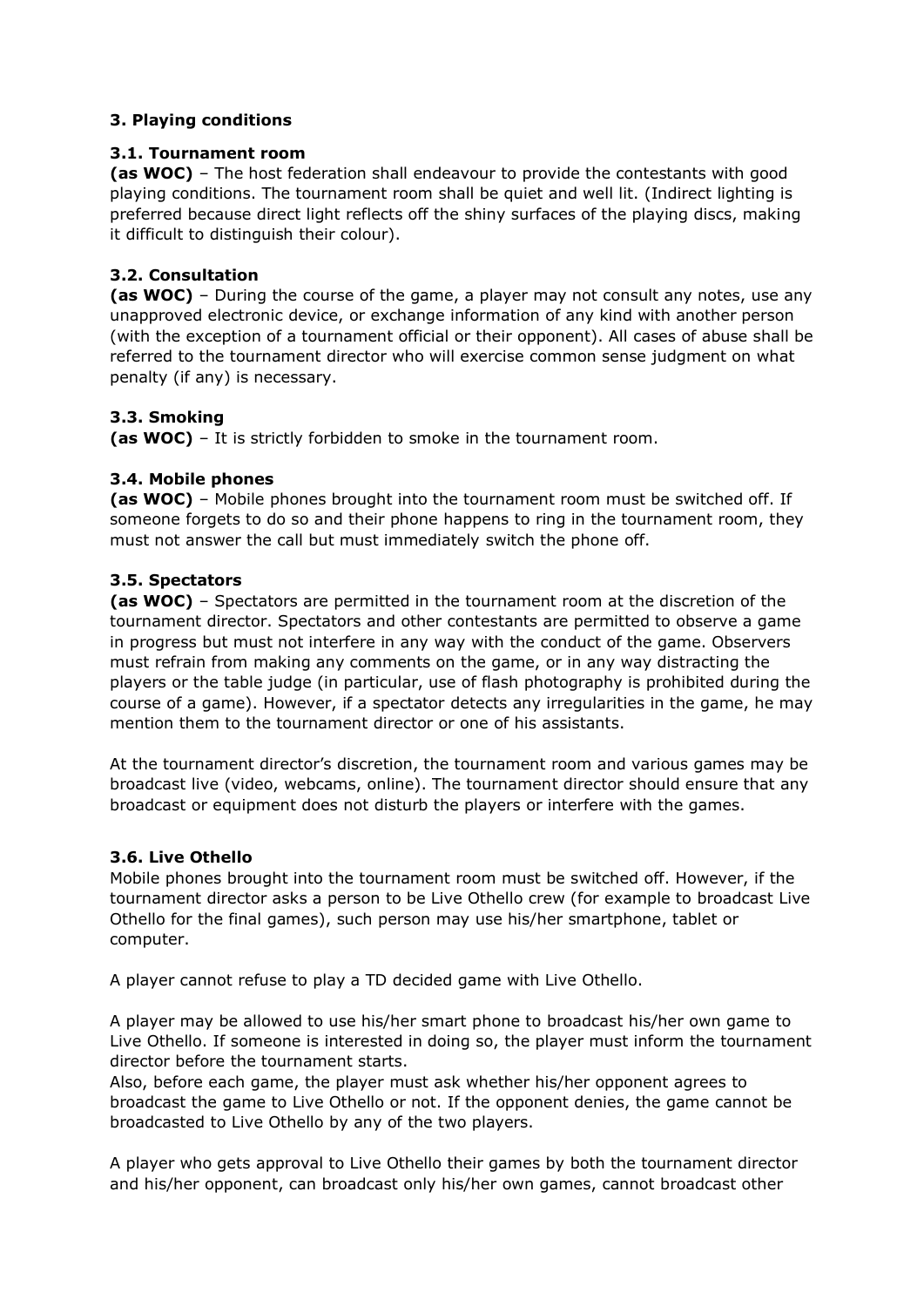players' games. No other programs than Live Othello can be used.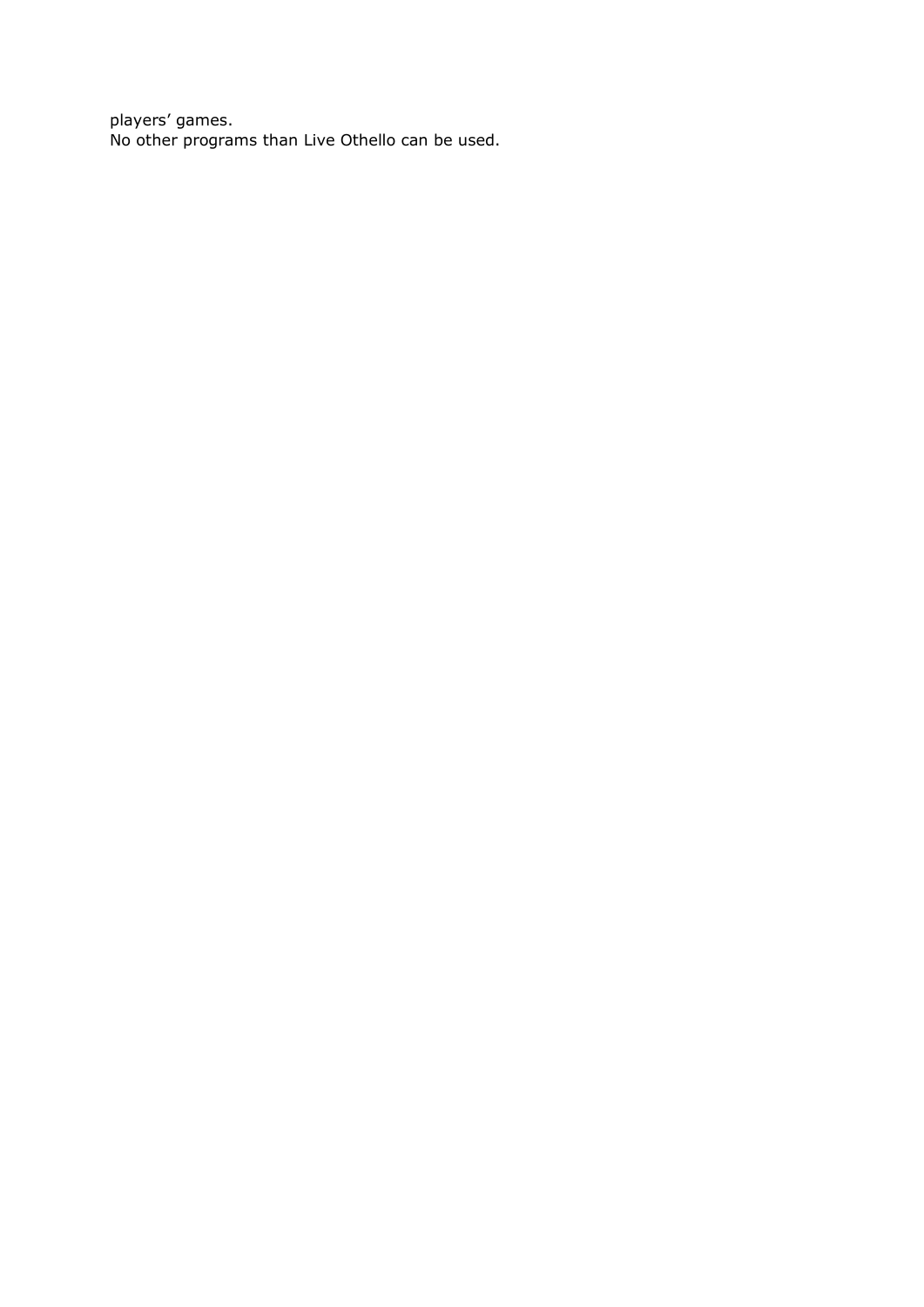## **II. TOURNAMENT FORMAT**

#### **1. Playing system**

There will be two days of tournament play.

The aim of the first day and the morning of the second day of competition is to play a qualification tournament, where four players are qualified for the finals to play in the afternoon of the second day: a final for the first place, played between the first two players of the final ranking, and a playoff for the third place, played between the third and the fourth player of the final ranking.

The final for the first place is a best of three-game match, the playoff for third place is a single match.

#### **2. Tournament system**

The tournament is structured such that two players qualify for a final and two more players for a playoff.

The exact procedure of the tournament system depends from the number of players as shown below:

| Num. of Players | <b>Tournament system</b>                                                                                                                                                                                                                                                                                                                                                                                                                                                             |
|-----------------|--------------------------------------------------------------------------------------------------------------------------------------------------------------------------------------------------------------------------------------------------------------------------------------------------------------------------------------------------------------------------------------------------------------------------------------------------------------------------------------|
| 4 or less       | The tournament is played with a triple Round robin;<br>In the second Round Robin when players play each against the<br>other, they swap colours with respect to their previous game against<br>each other;<br>At the end of the third round:<br>the first two players in the IFRL are qualified for the final;<br>the third and fourth players in the IFRL are qualified for the playoff.                                                                                            |
| $5 - 6$         | The tournament is played with a double Round Robin;<br>In the second Round Robin when players play each against the<br>other, they swap colours with respect to their previous game against<br>each other;<br>At the end of the second round:<br>the first two players in the IFRL are qualified for the final;<br>the third and fourth players in the IFRL are qualified for the playoff.                                                                                           |
| $7 - 8$         | The tournament is divided in two parts, Part One and Part Two, plus<br>a final and a playoff;<br>the Part One is played with a Round Robin system of 7 rounds; at<br>the end a IFRL is generated;<br>the Part Two of the tournament is played with a Swiss system of 4<br>rounds from the IFRL generated in Part One;<br>in case two players play again in Part Two, they reverse their colours<br>from the game they played in the Part One;<br>at the end a new IFRL is generated; |
|                 | the first and the second players of the final IFRL of the Top List are<br>qualified for the final;<br>the third and fourth players of the final IFRL of the Top List are<br>qualified for the playoff;                                                                                                                                                                                                                                                                               |
| $9 - 10$        | The tournament is played with a Round Robin of 9 rounds;<br>the 4 top players in the IFRL will play semi-finals on two games (1st<br>against 4th, 2nd against 3rd); the winners of the semi-finals go to                                                                                                                                                                                                                                                                             |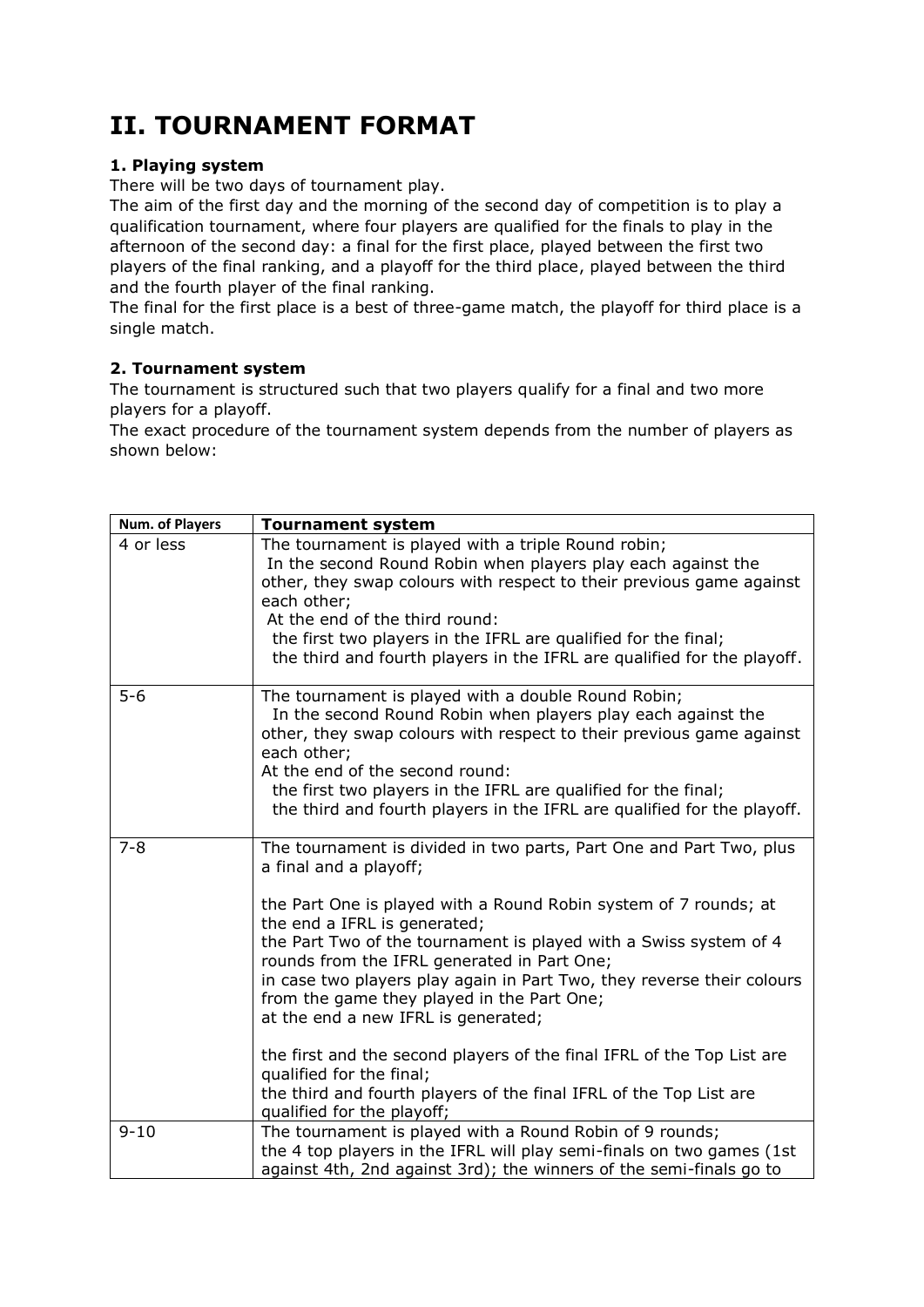|            | the final; the losers go to the playoff;<br>the 6 following players in the IFRL will play two games with a Swiss<br>system and a new internal IFRL is generated; the points and the<br>discs of the second IFRL are added the points of the first IFRL and a<br>final IFRL is generated;<br>the players of the list of 6 will always follow in the final ranking the<br>first four players. |
|------------|---------------------------------------------------------------------------------------------------------------------------------------------------------------------------------------------------------------------------------------------------------------------------------------------------------------------------------------------------------------------------------------------|
| $11 - 12$  | The tournament is played with a Round Robin of 11 rounds;<br>the first two players in the IFRL are qualified for the final;<br>the third and fourth players in the IFRL are qualified for the playoff.                                                                                                                                                                                      |
| 12 or more | The tournament is played with an unmodified Swiss system;<br>the first two players in the IFRL are qualified for the final;<br>the third and fourth players in the list are qualified for the playoff.                                                                                                                                                                                      |

#### **3. Building of the Individual Final Ranking List (IFRL)**

At the end of a round system, the officials will draft the Individual Final Ranking List (IFRL) following the procedure set out below:

• A list is first drawn up of players being arranged in order of number of points scored in the tournament;

• In case of tie, it shall be resolved by ranking the players in descending Mixed Brightwell System (MBS) (see appendix A);

• If two or more players are still tie, it shall be resolved by ranking the players in descending discount order;

• Further ties shall be resolved by any random equitable means (flip of an Othello disc, pulling numbered tokens from a closed bag, or similar);

Any players not qualified for the final or the playoff and having the same number of points are declared equal;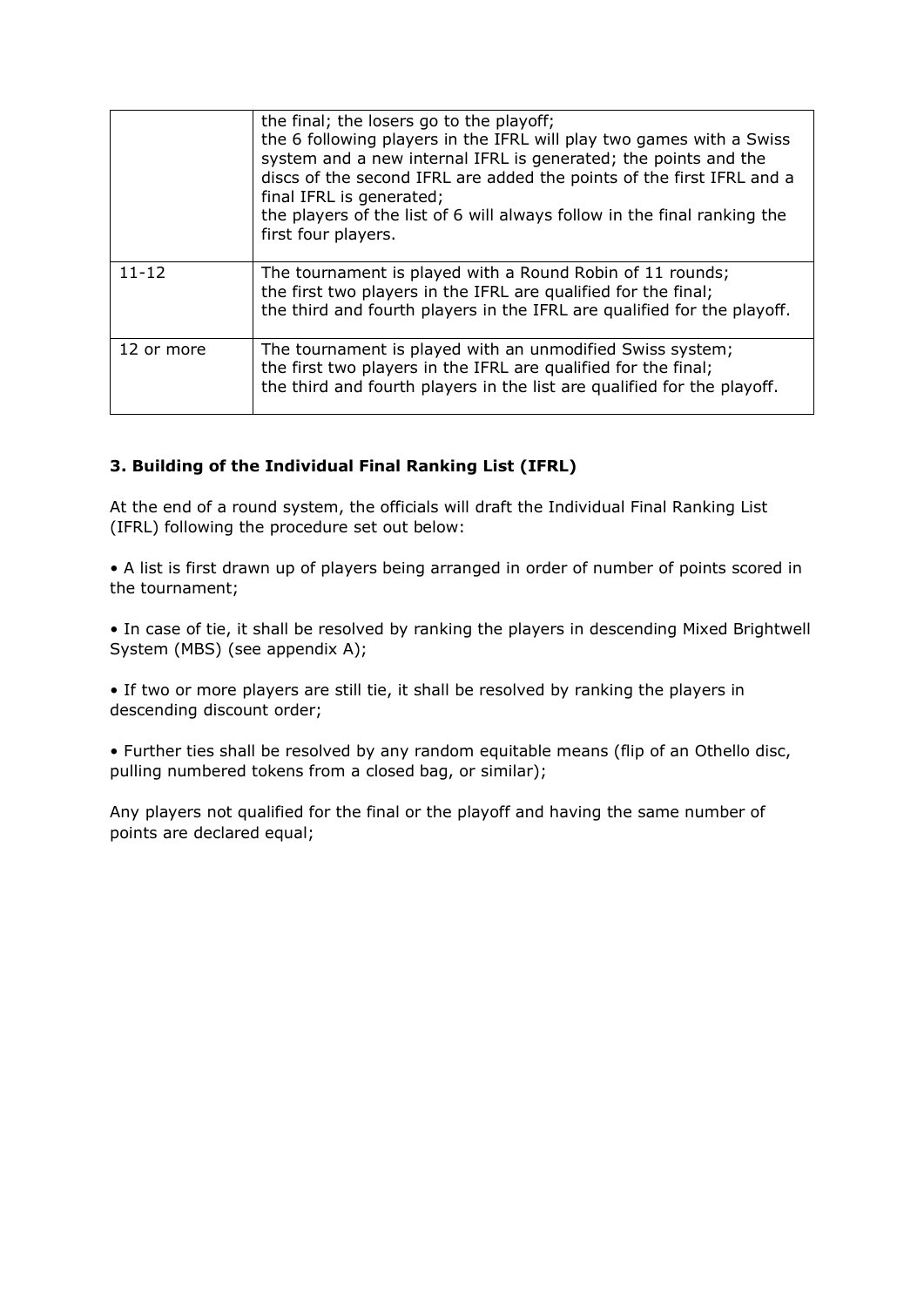#### **4. Pairings**

#### **4.1. for the Swiss system**

The Swiss System is used when it is not the case each player will play all other players. In other words, if there are N players and there are to be fewer than N-1 rounds (N even) or fewer than N rounds (N odd). The following rules should be followed, in decreasing order of priority:

a) Two players who have already played against each other cannot be paired together again.

b) The two players paired together should have the same number of points. If this is not possible, the difference should be minimal.

c) Players should tend to play black and white the same number of times during the tournament. If this is not possible, the difference should be minimal.

d) A player who has already 'floated up' should 'float down', and a player who has already 'floated down' should 'float up'.

e) Players should alternate colours from round to round.

#### **4.2. for the Round Robin system**

The Round Robin system is used when each player will play all other players. If there are N players, then this will take N-1 rounds (if N is even) or N rounds (if N is odd).

To implement this, if N is even: we imagine a large rectangular table, with N/2 chairs on each side. Initially, the players sit down (and each plays against the player opposite him). Thereafter, one `reference' player stays fixed forever, while the other N-1 players `rotate' as one circle of N-1 people.

If N is odd, we add a Bye and proceed as for N even.

#### **4.3 Pairing system**

It is preferred that the PAPP pairing system should be used. The PAPP pairing program and latest players-list can be downloaded at WOF website, worldothello.org.

#### **5. Semi-finals main EOC**

Only in the case of a tournament with 10 or more players do the first four players play semi-finals to qualify for the final (the winners) or the playoff (the losers).

The semi-finals are according to the following rules:

The higher-ranked player in the IFRL shall have choice of colour for the first game of the match. Each player shall be awarded one point for each win and half a point for each draw in the match. Colours shall be reversed for the second game.

At the end of two games the player having more points in the match shall be declared the winner. If the two players have the same number of points, the total number of discs in the two games shall be used to determine the winner. In case of a further tie the higher ranked player in the IFRL shall be declared the winner.

#### **6. Classes**

#### **6.1 Classes**

In EOC several different classes can be organized. A class must have a minimum of 6 players to call a class. If a class does not have players enough, this class can be merged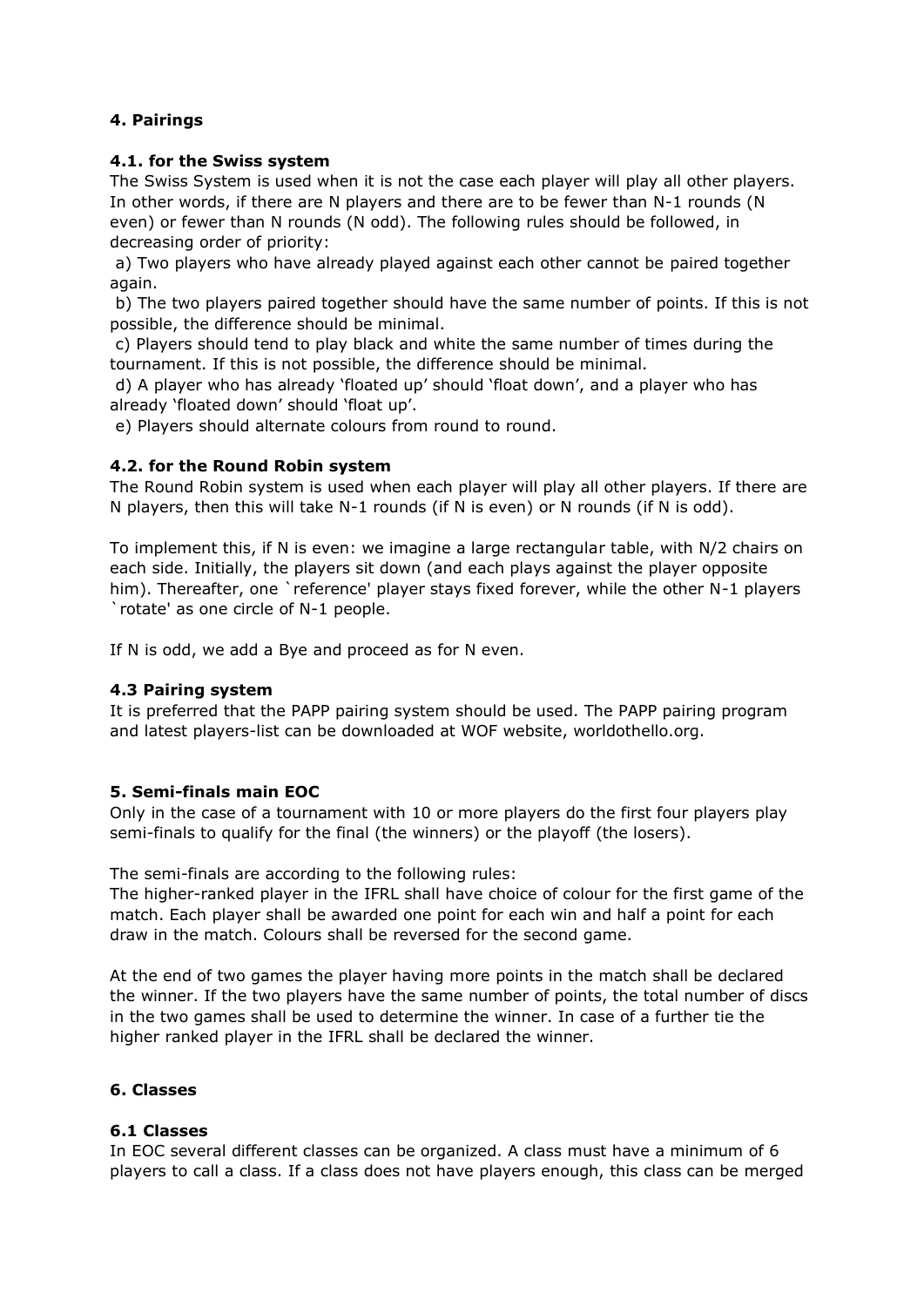with another class.

#### **6.2. Different classes**

Classes can be rated based, or Youth, 50+, 60+, female, debutants. The tournament direction decide classes for each EOC based at number of players.

#### **6.3. Individual Final Ranking List for classes**

Based at the players positions in the main tournaments standings, the players been rated in their classes.

#### **6.2 Semi-finals and finals.**

If the EOC tournament directors decide that a class should have finals, or semi-finals and finals, those games is 1 game only. The draw-win system will be used for those games. The highest rated player in the semi-final and final chooses colour or draw-win.

#### **7. Withdrawals**

If a player withdraws from the tournament, he may not re-enter. In particular, he may not qualify for the finals. A player who has withdrawn will not be considered for the purposes of pairing rounds after his withdrawal, and instead a dummy player called "BYE" will be introduced into the pairing process. See also Appendix A for the effect of a withdrawn player on the calculation of the MBS.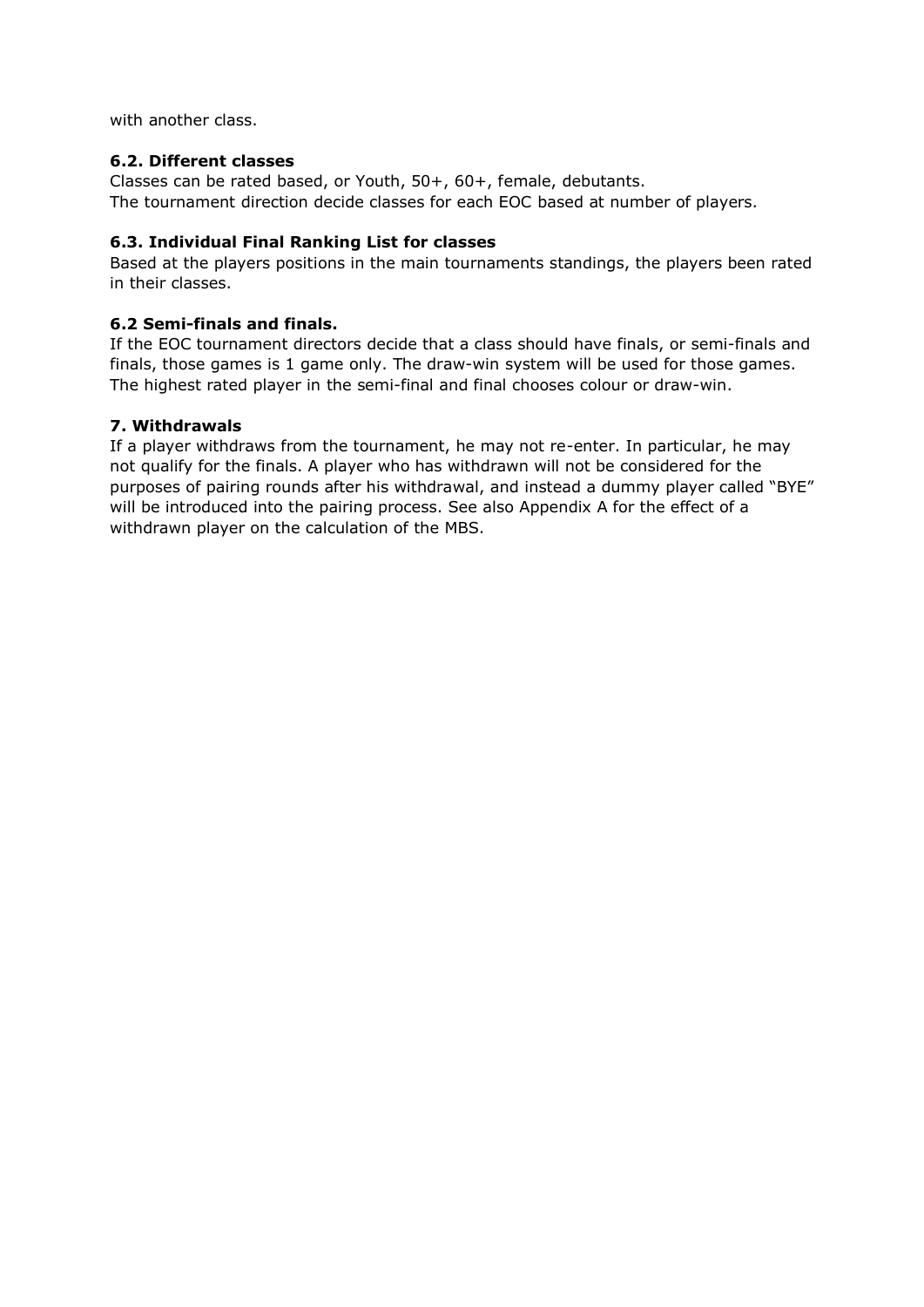### **III. FINALS**

#### **1. Best of Three-Game final**

The higher-ranked player in the IFRL shall have choice of colour for the first game of the match. Each player shall be awarded one point for each win and half a point for each draw in the match. Colours shall be reversed for the second game. If a player wins both the first and second game of a match, then that player shall be declared the winner and a third game shall not be played.

Choice of colour for the third game, if necessary, shall be awarded to the player having the greater number of discs in the first two games. In the case of a tie, the higher ranked player in the IFRL shall have choice of colour.

At the end of three games the player having more points in the match shall be declared the winner. If after three games the two players have the same number of points, the total number of discs in the three games shall be used to determine the winner. In case of a further tie the higher ranked player in the IFRL shall be declared the winner.

#### **2. Playoff for Third place**

The third and fourth players in the IFRL will play a single playoff game for third place. This game will be scheduled to start at the same time as the first game of the final. The higher ranked player in the IFRL shall have the choice of colour or draw win (see IV.9).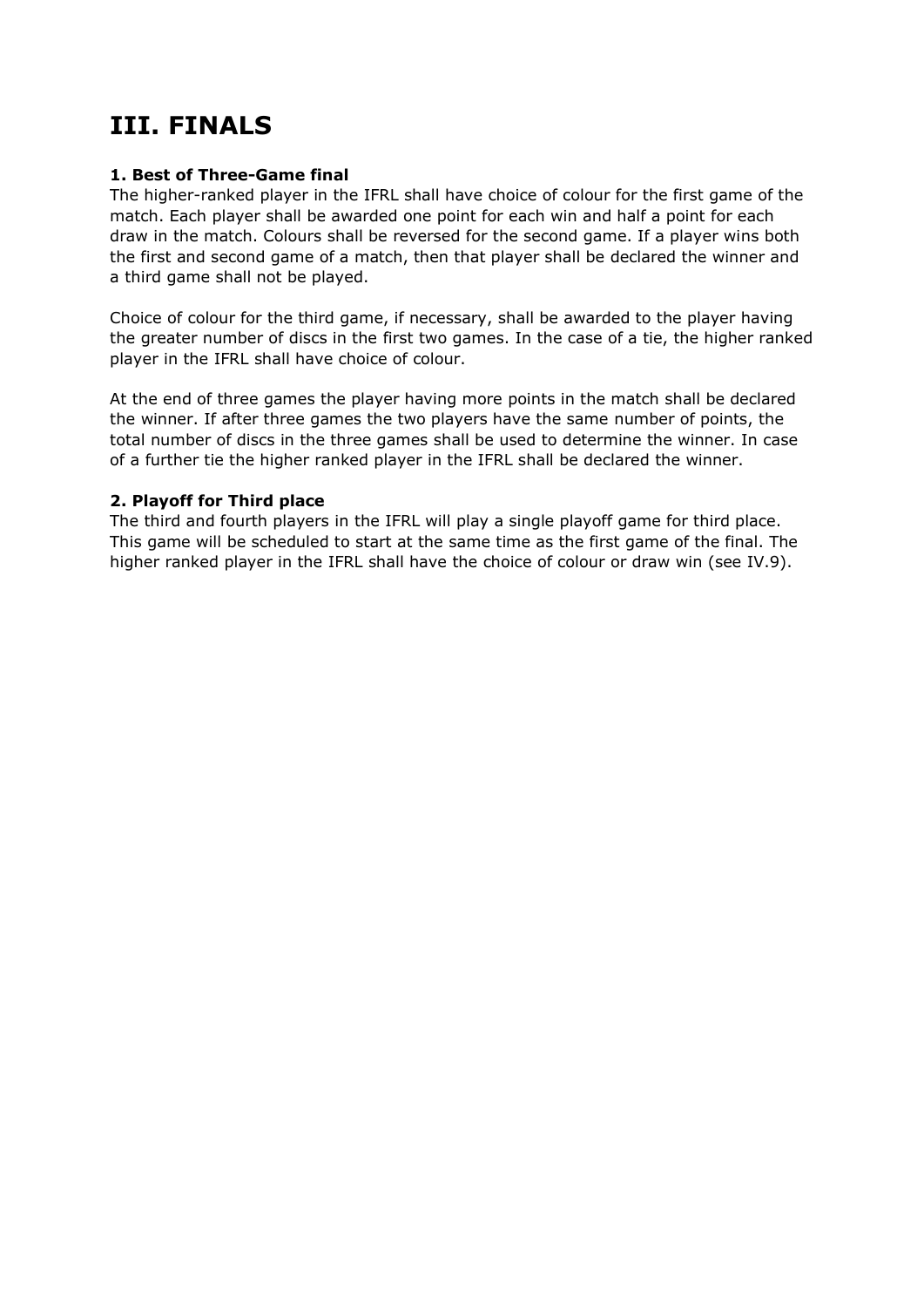### **IV. CONDUCT AND SCORING OF INDIVIDUAL GAMES**

#### **1. Time limits**

Digital clocks will be used to time all tournament games. If not enough of them are available, analogue clocks will be used in addition. During the qualification tournament each player shall have 25 minutes to complete all his moves in each game.

For the final and the playoff for third place, each player shall have 30 minutes per game. If for any reason these time limits cannot be applied, games should never be played with less than 25 minutes for each player per game.

#### **2. The judge table**

**(as WOC)** – Whenever possible, the tournament director shall assign one of the tournament officials to be the table judge for a tournament game. The table judge shall be responsible for making a transcript of the game, broadcasting the game if applicable, observing the rules of Othello and ensuring the smooth running of the game.

Before the beginning of the game, the table judge shall make sure that both players have enough discs to complete the game. It is the official's duty to regulate the clock and place it on the right of the player with the black discs (unless both players agree to do otherwise). During the game, the table judge should attempt to make a transcript of the game without requiring the contestants to announce their moves. The record keeping process must never be allowed to interfere with the player's concentration.

If, during the game, a player is left without discs, the table judge shall arrange for a sufficient number of discs to be transferred from the player's opponent. To do that he is allowed to stop the clocks for the time required.

If a tournament game does not have a table judge assigned to it, both players shall be responsible for taking a transcript of the game. If other assistance is required, either player may stop the clock and summon the tournament director, or a designated assistant.

#### **3. Objects on the board**

**(as WOC)** – No objects of any kind may be placed on the board with the exception of those Othello discs forming the position and the one Othello disc used by the player to carry out his move.

#### **4. The move**

**(as WOC)** – A player cannot make a move on his opponent's time. If a player does so, his opponent can summon the tournament director who shall do whatever is necessary (like adjusting time up or down for the players). If a player forgets to press his clock after his move, his opponent is allowed and encouraged to tell him to do so. No spectator, apart from the table judge, the tournament director or one of his assistants, can warn a player that he has forgotten to press his clock. If this happens, the tournament director should expel the spectator from the tournament room and can impose a penalty on the spectator as listed in section V.2.

A player commits himself to a move if he touches the board with his hand or with a disc, with the apparent intention of moving to a given square. In this case, provided the player has a legal move to that square, he must move to the first square he touches, and may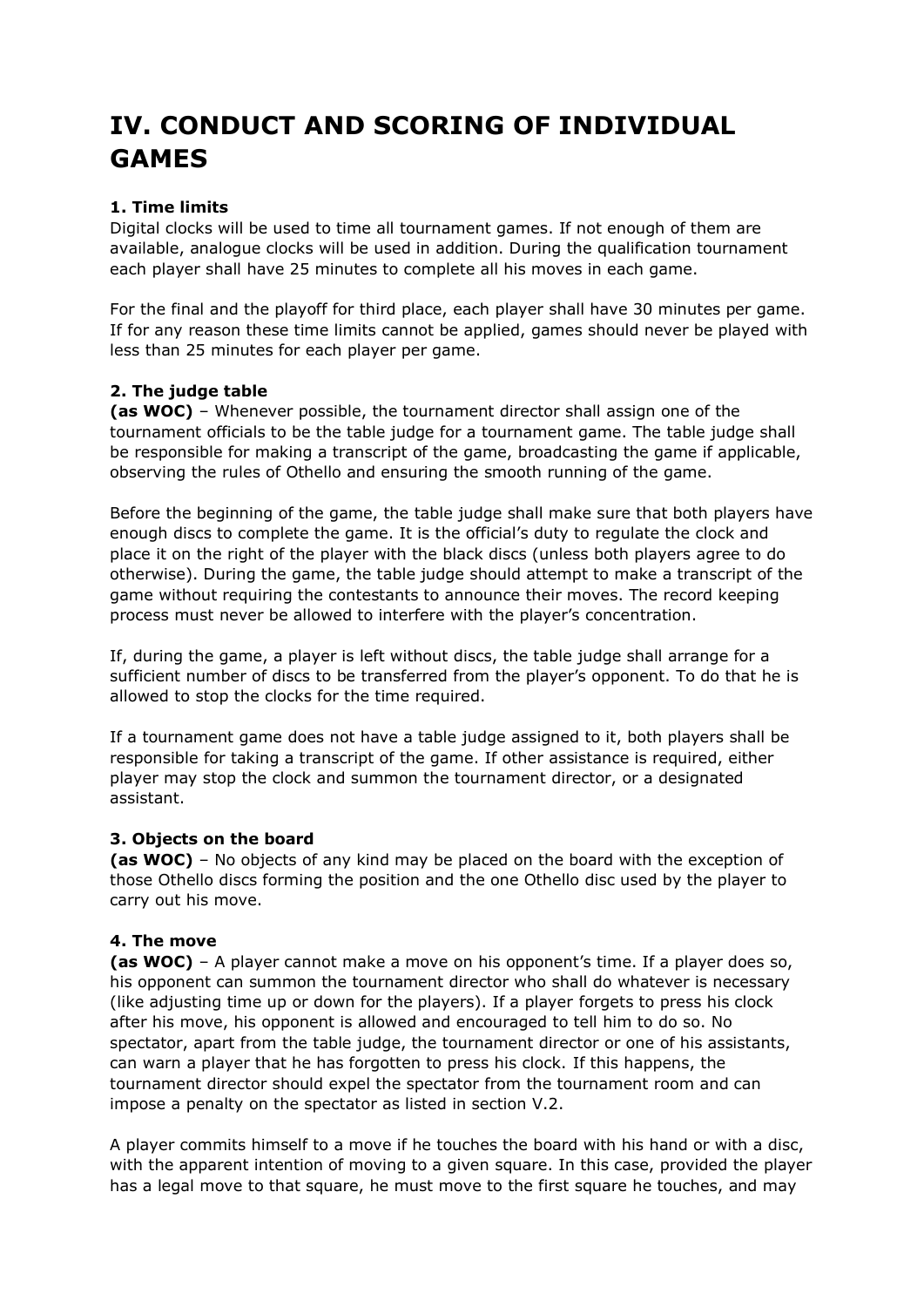not change his mind and move instead to a different square, even if his opponent authorises him to take back his move. The purpose of this rule is to prevent an indecisive player from distracting his opponent or obstructing his opponent's view of the board. A player shall not be bound by this rule, if in the opinion of the table judge, he touched the given square unintentionally.

Once a player has committed himself to a move, he is bound to turn over all of the captured discs. He must do this using one hand only, and then use the same hand to press his clock (even if his opponent passes afterwards). If, having played a move, a player forgets to press his clock; the table judge should tell him to do so. A player must acknowledge that he has to pass by pressing his clock.

#### **5. Illegal Moves**

#### **5.1. Procedure**

**(as WOC)** – The table judge is present to enforce the rules of Othello. An error in the play of a move which has just been played but not yet answered may be brought to the attention of the table judge by either player, by the tournament director or by one of his assistants (but not by a spectator who shall summon the tournament director who will decide what to do). Once the table judge (or the tournament director, or one of his assistants) notices, or is informed of such an error, he shall adopt the following procedure:

- a) Restart the clock of the player who committed the error.
- b) Correct the error himself, and
- c) Restart the clock of the player whose turn it is to move.

If no table judge is present at a table, an error in the play of a move which has just been played but not yet answered may be signalled by either player. The following procedure shall then be adopted:

- a) Restart the clock of the player who committed the error.
- b) Have that player correct the error, and
- c) Restart the clock of the player whose turn it is to move.

#### **5.2. Accepting the position**

**(as WOC)** – Only the most recent move is subject to challenge. When a player commits himself to a new move, he tacitly accepts the board position as it is, and neither he nor any official can later seek to correct a previous error.

#### **5.3. Unreadable position**

**(as WOC)** – The players must play their moves and centre the discs so that the position is clearly readable. If, in the opinion of the table judge, the position becomes unreadable, he should take any action to correct it (including stopping the clocks and playing through the transcript). He may also invite the tournament director to impose some penalty on the offending player. If no table judge is present, either player can call the tournament director or one of his assistants if there is any dispute concerning the position.

#### **6. Time Defaults**

**(as WOC)** – A player forfeits the game unless he can make his final move, flip all the appropriate discs, and stop his clock before the flag on his clock falls. If a player's flag falls, he loses the game and his opponent is awarded a win regardless of the position of the board. Both players are given two extra minutes. The game is then continued with the true final score standing, save that the nondefaulting player is guaranteed at least a 33-31 win. If the defaulting player's flag falls a second time, the game is scored 64-0. If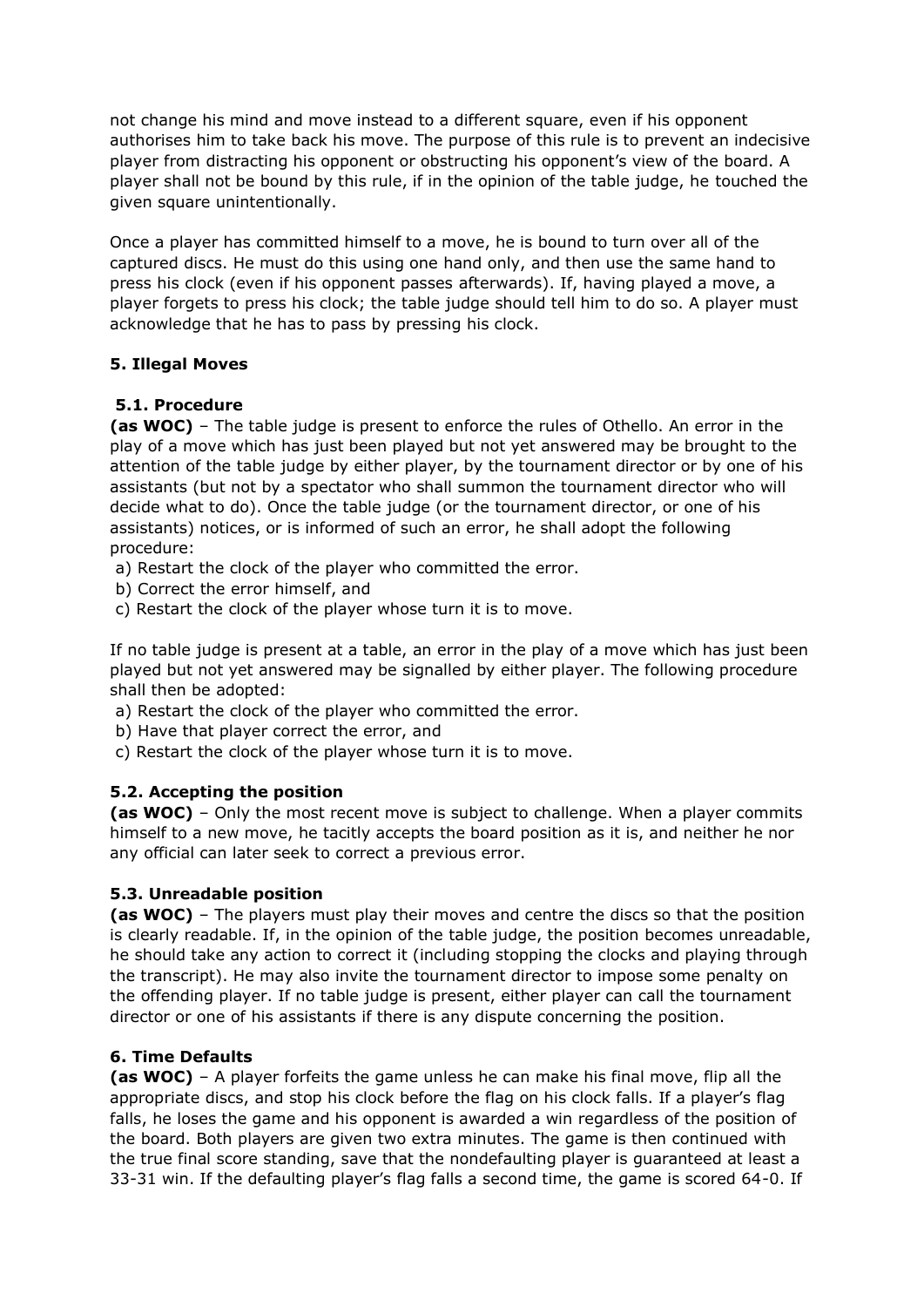the flag of the non-defaulting player falls after having been given two extra minutes, the player who first defaulted loses the game with a 31-33 score.

#### **7. Defective Clock**

**(as WOC)** – If, in the course of the game, the clock in use is found to be defective, the table judge, or the players, if no table judge is present, shall summon the tournament director, who will take whatever action he deems appropriate.

#### **8. Scoring**

**(as WOC)** – At the end of the game, if both players have completed their moves in the allowed time, the winner is the player with the greater number of discs of his colour on the board at the end. The official score of the game will be determined by counting up the discs of each colour on the board, counting empty squares for the winner. In the event of a draw, the score will always be 32- 32. If one player defaults, the scoring is carried out as in IV.6 above. A player should not resign a game before it is finished, if he does, the official score shall be 64-0 in favour of his opponent. Once a game is finished, both players should sign a transcript sheet thereby showing they agree on the final score and hand it to a tournament official.

#### **9. Choice of Colour or Draw Win**

**(as WOC)** – When a player has the option to choose his colour for the game or a draw win he has the choice of either: a) Deciding the colour himself and if the game is a draw his opponent shall be declared the winner. or b) Allowing his opponent to choose his colour and being declared the winner in the case of a draw. When a player can choose his colour for a game, he must announce his choice to the tournament director and his opponent at least five minutes before the start of the game.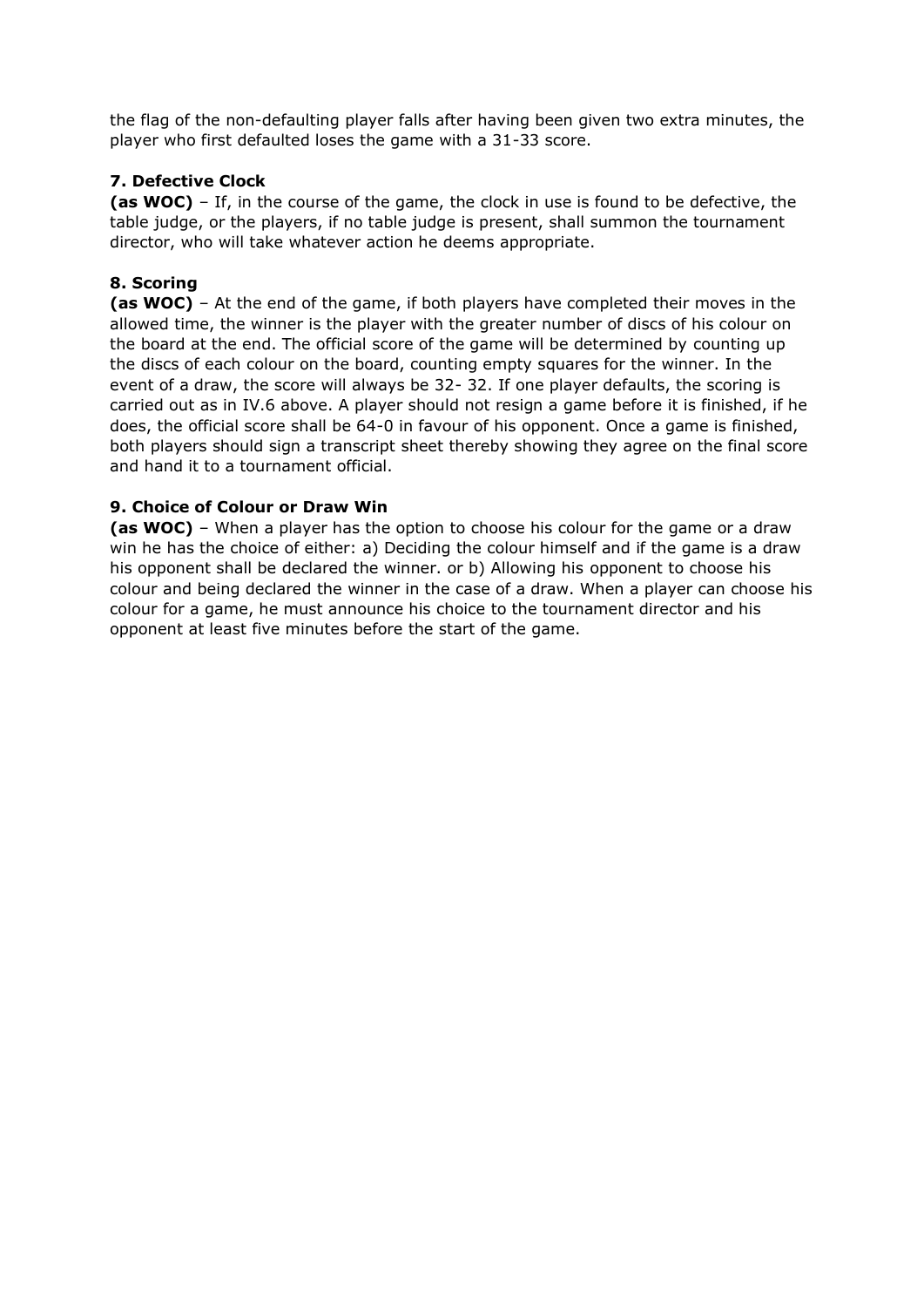## **V. ENFORCEMENT OF THE RULES**

#### **1. Overview**

**(as WOC)** – In order to enforce both the rules of Othello and the EGP Rules, the tournament director (and only he/she) may impose penalties on a player or on a spectator. In imposing penalties, the tournament director should adjust the severity of the penalty to the severity of the offence and never penalize a non-offending player. The decision of the tournament director shall be final.

#### **2. Penalties**

**(as WOC)** – The tournament director may impose the following penalties on a player or on a spectator:

a) Removing time from an offending player's clock and/or giving additional time to his opponent's clock.

b) Changing the final score of a game to the benefit of the offending player's opponent.

c) Declaring the game to be a draw or awarding the game to the offending player's opponent.

d) Expelling temporarily or definitively from the tournament room a player or a spectator.

e) Expelling a player from the tournament (who shall afterwards be treated as having withdrawn).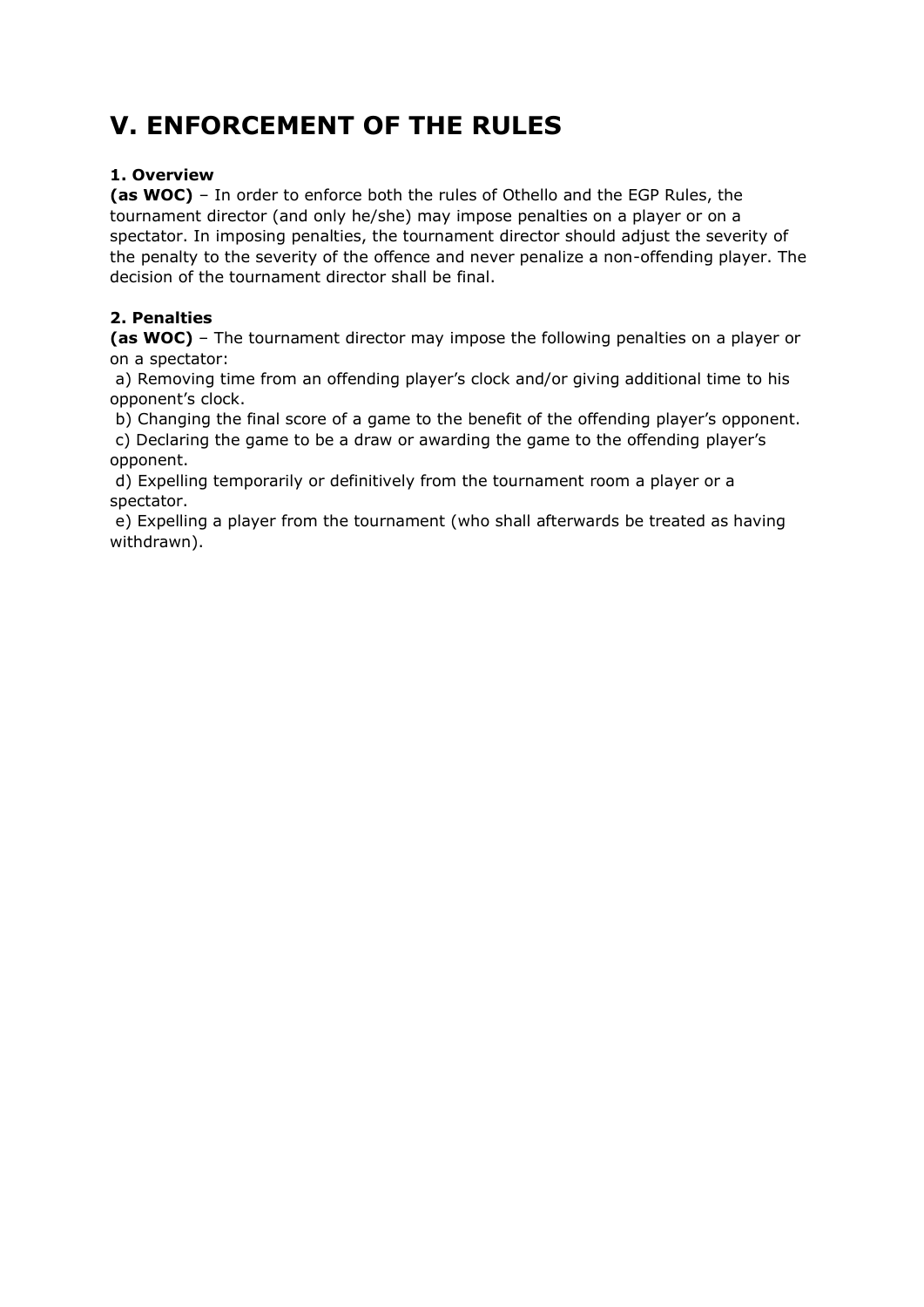### **VI. APPENDIX a – The Mixed Brightwell System (MBS)**

#### **1. Overview**

**(as WOC)** – The Mixed Brightwell System (MBS) is a method of breaking ties in Othello tournaments run with the Swiss system. It is also applicable to Round Robin tournaments, where it is equivalent to disc-count. Essentially this system is a combination of Strength-of-Opposition and disc-count.

#### **2. The Constant C**

**(as WOC)** – MBS depends on a constant C, which is a weighting for the relative importance of Strength-of-Opposition and disc-count. For an EGP tournament, assuming that it is run either as a Round Robin or as an 11 round Swiss system, C will be set equal to 6.

#### **3. The Brightwell Quotient (BQ)**

**(as WOC)** – After the end of the tournament, the tournament officials will evaluate, for each player involved in a tie, the BQ. This is calculated as follows:

a) If any of the player's opponents have withdrawn in the course of the tournament, ignore any such games for the moment. Also, if a player has been paired against "BYE" (or has not played a round), leave out such a game.

b) Calculate the total number of discs scored by the player in all games not covered by a) and add C times the sum of points scored in the tournament by all of the player's opponents, except those who have withdrawn.

c) For each game against an opponent who has withdrawn, and each bye received (or unplayed round), add 32 plus (C times the player's own tournament score) to the result calculated in b). The number resulting is the player's BQ.

#### **4. Resolving Ties**

**(as WOC)** – If two or more players have the same number of points in the tournament, ties shall be resolved by ranking the players in descending BQ order. If two or more players have the same number of points and the same BQ, ties shall be resolved by ranking the players in descending discount order. Further ties shall be resolved by any random equitable means (flip of an Othello disc, pulling numbered tokens from a closed bag,...).